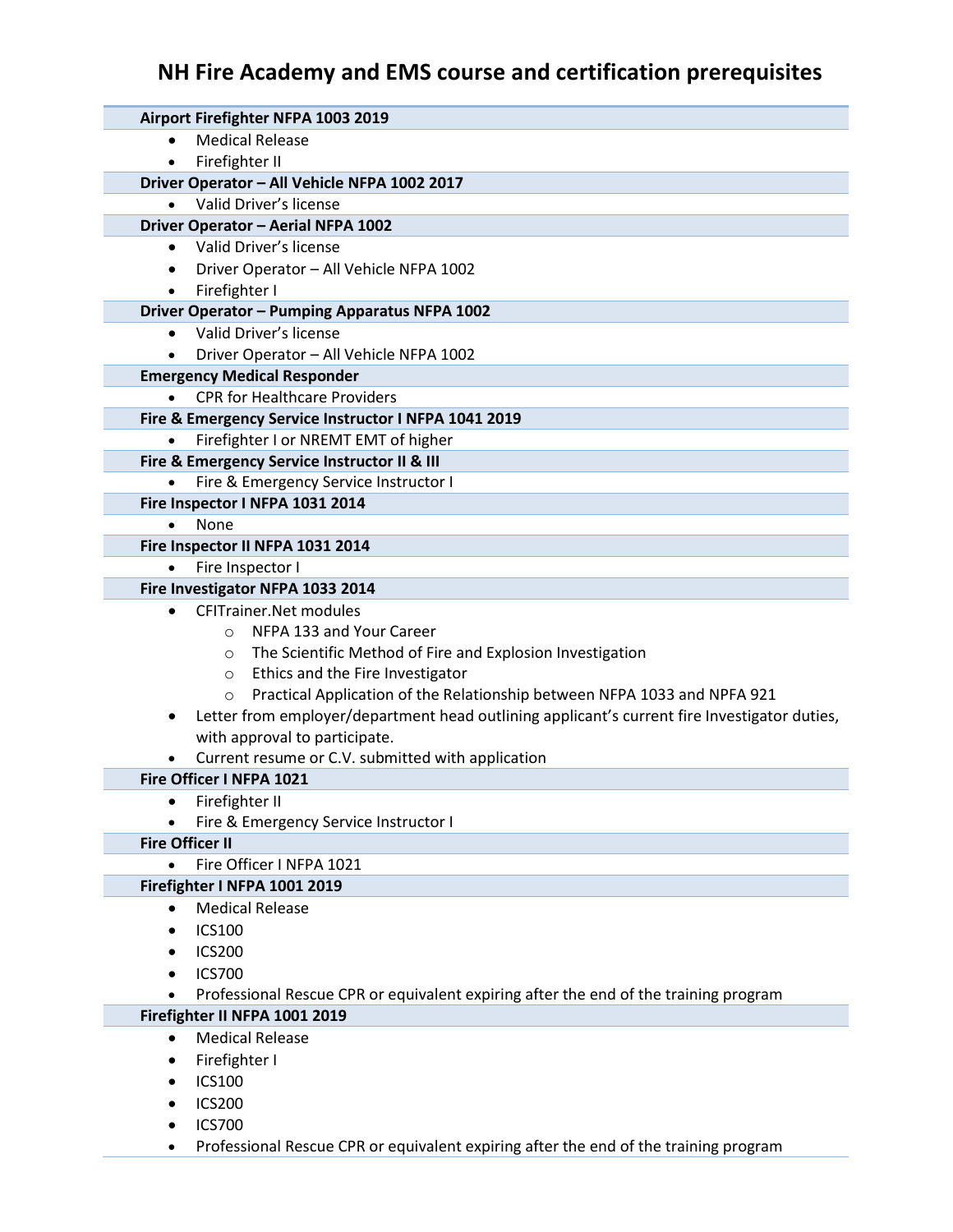#### **Ice Rescue Technician**

- Medical Release
- $\bullet$  ICS100
- ICS200

## **Firefighter III Ice Rescue Technician**

- Ice Rescue Technician
- **•** Firefighter II

## **Confined Space Rescue Technician**

- Medical Release
- $\bullet$  ICS100
- ICS200
- Firefighter I PPE & SCBA

## **Firefighter III Confined Space Rescue Technician**

- Confined Space Rescue Technician
- **•** Firefighter II

## **Rope Rescue Operations**

- Medical Release
- $\bullet$  ICS100
- ICS200

#### **Rope Rescue Technician**

- Medical Release
- Rope Rescue Operations
- $\bullet$  ICS100
- ICS200

#### **Firefighter III Rope Rescue Technician**

- Medical Release
- Rope Rescue Operations
- $\bullet$  ICS100
- ICS200
- Firefighter II

#### **Swiftwater Rescue Level I**

- Medical Release
- $\bullet$  ICS100
- ICS200

#### **Swiftwater Rescue Level II**

- Medical Release
- Swiftwater Rescue Level I
- $\bullet$  ICS100
- $\bullet$  ICS200

#### **Firefighter III Swiftwater Rescue Technician**

- Swiftwater Rescue Level II
- **•** Firefighter II

## **Swiftwater / Flood Rescue Boat Operator**

- Medical Release
- Swiftwater Rescue Level I
- $\bullet$  ICS100
- ICS200

## **Trench Rescue Technician**

- Medical Release
- $\bullet$  ICS100
- ICS200

#### **Firefighter III Trench Rescue Technician**